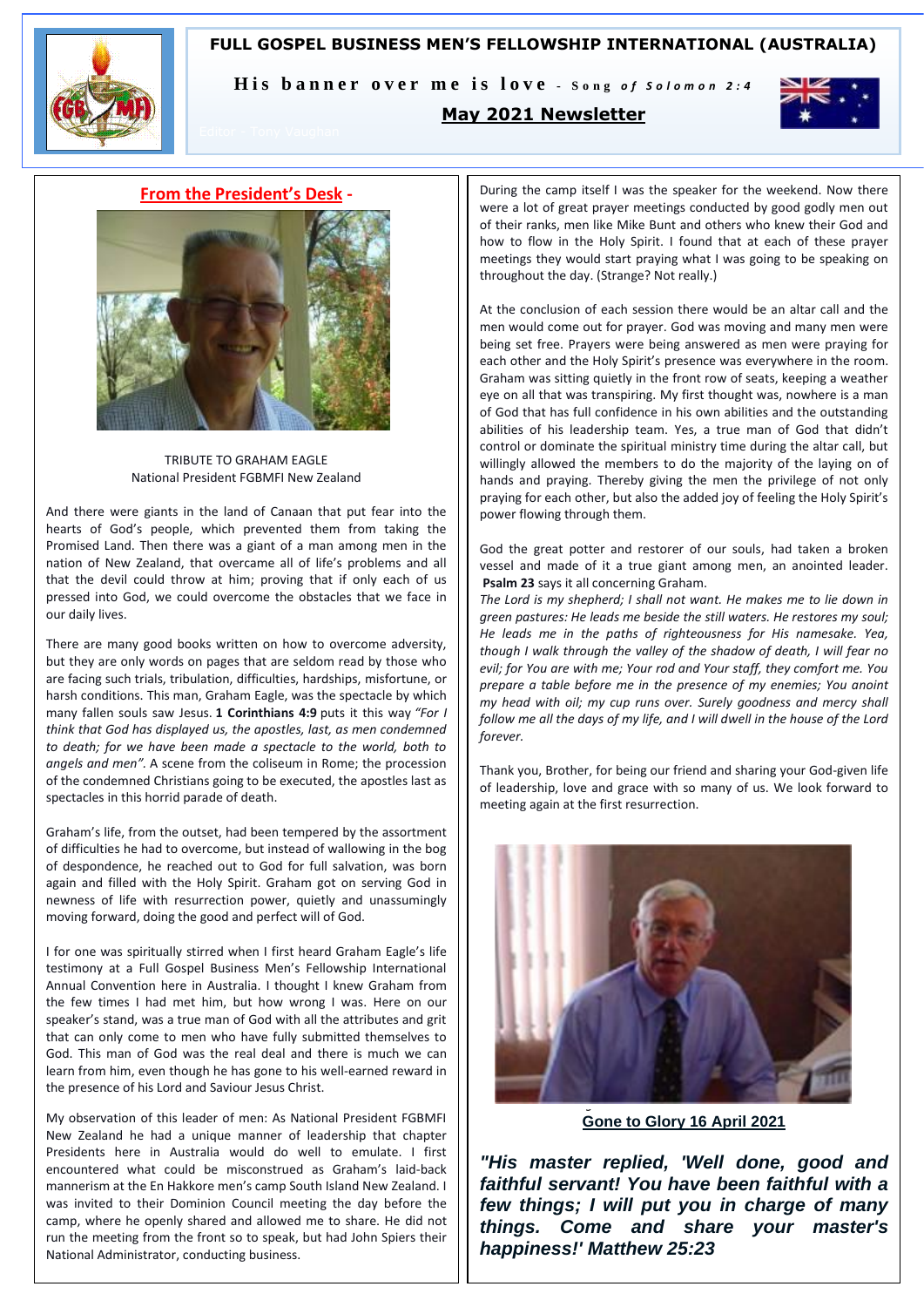

**Written by Bob & Debby Gass**

## **A Lifestyle of prayer**

'Whatever things you ask in prayer, believing, you will receive.' Matthew  $21.22$  NKJV

You say, 'If God loves me and knows what I need, why should I have to ask him for it?' Because prayer means talking to God and listening to God, which leads to building a *relationship* with him. Jesus said, 'Seek first the kingdom of God and his righteousness, and all these things shall be added to you' (Matthew 6:33 NKJV). When your prayers are based on your relationship with God, your needs get met. When you love God and spend time with him, his Word says: 'No eye has seen, no ear has heard, and no mind has imagined what God has prepared for those who love him. But it was to us that God revealed these things by his Spirit' (1 Corinthians 2:9-10 NLT).

Did you get that? God has a level of blessing in mind for you that your natural eye can't see, nor your natural mind can comprehend. And when you pray, he reveals things to you by his Spirit. When that happens, your faith grows and you're able to receive what God wants you to have. So develop a lifestyle of prayer - praying all the time, everywhere you go, in the midst of your daily routine. 'Casting all your care upon him, for he cares for you' (1 Peter 5:7 NKJV). God cares about every detail of your life.

So when you become anxious about something, talk to him about it. And don't forget to read his Word. That way when a problem comes up you can say, 'Father, you said in your Word you would do this for me,' then quote the promise and stand on it.

## **The Sniff Test.**



From Daniel Wright our National Treasurer

As a graduate accountant working in one of the top firms in Brisbane, the Audit Partner I worked for would ask me this simple question when I would present a file for review: Does it pass the sniff test? What he was asking was, did you take a step back and look at what you actually calculated, does it look right, does it pass the reasonableness test and finish up close to your expectations? During my time there I presented a file that did not pass his sniff test, it was quickly identified, and I was asked to go back and check my work with some guidance on what to work on.

In a similar way Christ's Kingdom operates using this God given sense and I believe it is closely linked to the gift of discernment. It says in 2 Corinthians 2:15-17, *<sup>15</sup>For we are to God the fragrance of Christ among those who are being saved and among those who are perishing. <sup>16</sup>To the one we are the aroma of death leading to death, and to the other the aroma of life leading to life. <sup>17</sup>For we are not, as so many, peddling the word of God; but as of sincerity, but as from God, we speak in the sight of God in Christ.*

There are 3 parties here:

- God;
- Those who are saved; and
- Those who are perishing.

I love the fact that when our aroma reaches God our Father, He smells Christ. I don't get a mental picture of Him going around sniffing us, but rather a fragrance catches His attention, and he turns to see who it is. Do you know those times when a fragrance captures your attention? A personal favourite is when I get home from work and as I step out of the car I am greeted with the smell of roasting meat (I am sitting here thinking of a roast lamb, can you smell it?). As I approach the door the smell gets stronger, and I am overjoyed the smell is coming from my house and not wafting in from the neighbours.

I have to think to myself what part of Christ actually gives off this fragrance? Is it His aftershave, I think not, I believe it is his Righteousness.

That's right, you know the Robe of Righteousness He gave you when you unloaded all your sin onto Him at Calvary? This transition from filthy rags to clean to a Robe of Righteousness, makes me think of Joseph in Genesis 41:14. He was taken from the dungeon and brought to Pharaoh; he was given a shave, and a change of clothes, because there was no way he was to be brought before Pharaoh stinking of his prison clothes. Imagine how good he would have smelt after being 2 years in the stinking dungeon. I don't know how often the laundry was done for the prisoners…

The second party is those who are saved, for those of us who are saved and those who are to be saved, this is the "aroma of life leading to life." The smell of life, some of the images that pop to mind when I read this is the smell of a new born, and the smell of flower gardens in spring. Both of these are encouraging, refreshing for the soul, just like a fellow believer who gives off the aroma of Christ. It is a familiar smell and a desired smell.

The third party is in contrast to the second and is those who are perishing or don't have Jesus as their Lord and Saviour. When they catch a whiff of you, you can see they are repulsed, unphased or uncomfortable. The gospel is offensive and can be offensive to the ear and to the nose. Sometimes you don't have to say a word to evoke such a response. To these people the only course of action is to pray for them and share our testimony with the thread of Gospel woven throughout it. To those who do not believe, they are already condemned and despite being offered life, they see it as a form of death towards all they like and desire. Now sin is sweet for a short while, but the fruit is bitter. The ignorance that the end of the way is death does not seem to be enough of a deterrent to change their ways. I pray that everyone who reads this will be conscious of their spiritual aroma as much as their physical aroma and keep their Robe clean by keeping a short account with the Father. 1 John 1:2 says, "And if any man sins, we have an advocate with the Father, Jesus Christ the righteous."

Earlier I mentioned that the sense of smell is related to the gift of discernment. It is that spiritual quickening that hits you like a bad smell and makes your senses aware of who you are dealing with.

Questions for reflection: How is your robe of righteousness, is it clean and still smell like new?

Do you keep a short account with God and confess your sins quickly to get the stains off your robe?

Are there times when you have had your senses/discernment quickened? Did you smell the smell of death in their actions, actions or motives whose end is destruction?

Remember to take discernment with you to business dealings and when meeting new people…

God Bless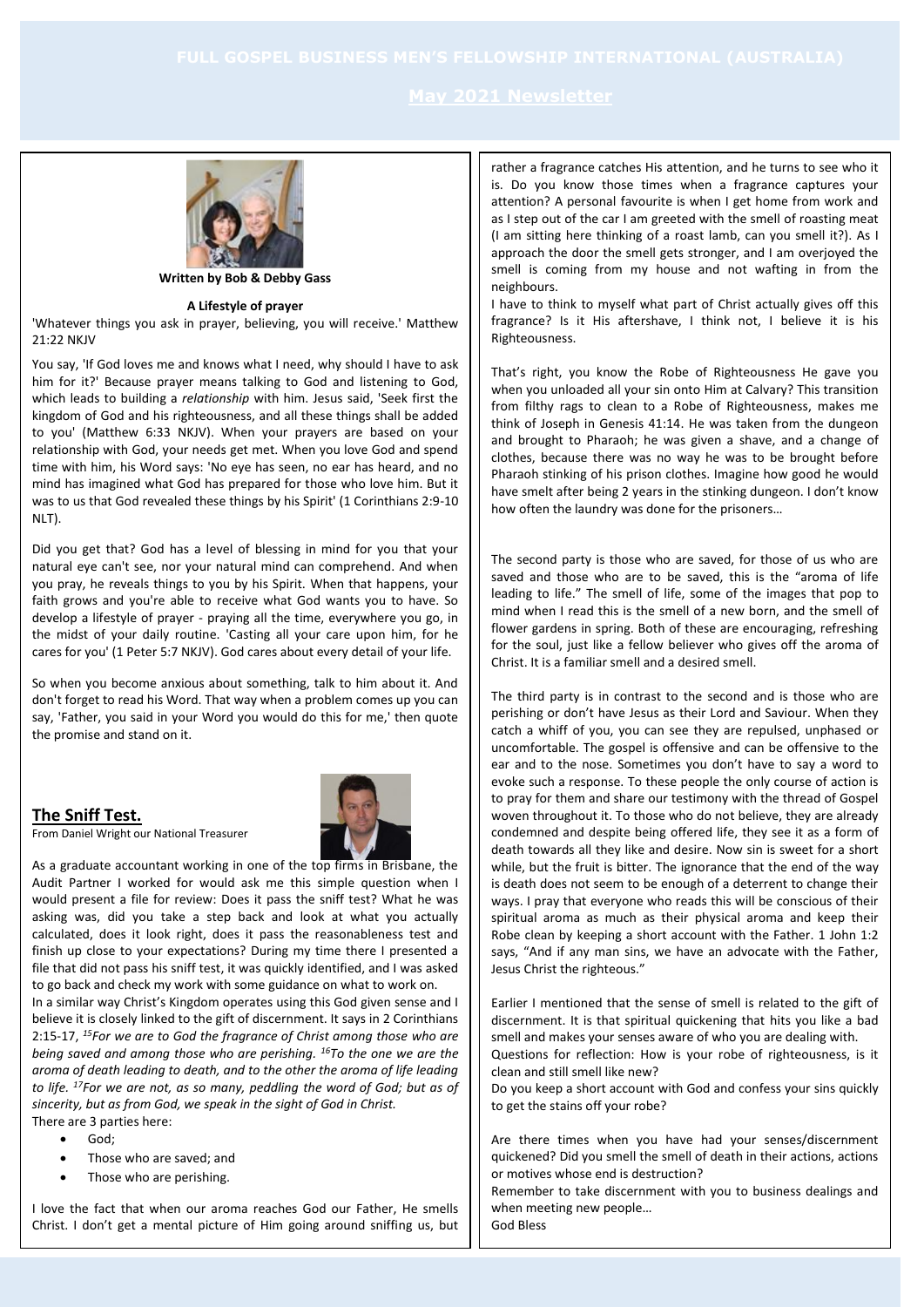

# **Testimony from Greg Biddell**

**Testimony – Saraman the Man who stilled the storm.**

 **Mark 4:38-39** But Jesus was in the stern, asleep on a pillow. And they awoke Him and said to Him, "Teacher, do You not care that we are perishing?" Then He arose and rebuked the wind, and said to the sea, "Peace, be still!" And the wind ceased and there was a great calm.



When it comes to seeing miracles, faith is an important part of the equation, but it is not the only segment that brings about a perfect result. When I was a Bible School student, I thought I had 'faith' all worked out. Doesn't the Bible say, "Faith comes by hearing and hearing by the Word of God?"

Because I had grown up in the church as a child and constantly heard the Word over and over, I automatically assumed, my faith level had grown to a mammoth level. However, just like in mathematics, there is more to solving an equation than just one segment of the calculation. I've always concluded that faith and doubt are forever battling it out for supremacy. During my teenage years at youth camp, we would play a game known as tug-a-war. I learnt it wasn't the team who had the most faith that won the challenge, but the team who possessed the most power.

During our time as missionaries in Papua New Guinea, I met a local Christian man who became a pastor. His name was Saraman and he believed everything he was taught from the Bible. He loved the stories of Jesus and the miracles that He performed. One afternoon, Saraman came to a pastor's Bible study and heard the story where Jesus calmed the storm. A couple of weeks later, he accompanied one of our missionaries as an interpreter at a village in Moikepa. It was a long and difficult trail back to the mission. They had to walk over two very high mountains and cross two rivers.

After the service was over, the weather began to develop into a tropical monsoon and my missionary friend (John) decided to out-pace his faith believing counterpart. John arrived back to the mission station drenched. Sometime later, Saraman walked in through the mission gates as dry as a bone. A short time later, Saraman and Roy, another missionary went on a similar expedition. The rain came and Roy took off like a Jack-Rabbit. He'd heard about Saraman's testimony how he rebuked the rain and stilled the storm, but just like John, Roy ran ahead and was drenched to the skin by the time he reached the gates. Of course, our local hero who believed God, again had commanded the rain to stop and it had.

I'd heard about these two miraculous events and couldn't wait to witness this move of God like the disciples had experienced in the Bible with Jesus. When the opportunity came for me to accompany Saraman, I leapt at it with eager anticipation. The Moikepa Church was located on the side of a mountain, just a hundred meters from the river in the Valley. After the service had finished, we came out of the church and could hear the roaring of the wind and pounding of the rain on the water below as it was making its way across the river. I looked at the tempest and then looked at Saraman and made one of the smartest decisions I'd ever made.

I turned my man of faith around to face the storm and then grabbed both his arms and stretched them out towards the oncoming storm. I remembered the Bible says that people of faith can command mountains to be removed and to be cast into the sea. On that day, Saraman did not let me down. With a commanding voice, in his own dialect, he demanded the storm to go and to leave us alone and it obeyed. What a miracle!

For the next couple of hours, we walked together without one drop of rain falling upon us. It was like walking under a huge umbrella. We could see the rain around us all the time, but it never once harassed our journey. My question was, how could a man who had never been to school or Bible School, a man who had only seen his first white person just a few years before, possess the power and authority to still the storm like Jesus did? I have concluded that many Christians may possess a greater amount of Bible knowledge than that of my New Guinea interpreter. However, in mathematical terms, Saraman possessed a small amount of pure faith with absolutely no doubt. Whereas his long-term Christian counterparts in the Western World may have built up a storage pile of ten tonnes of faith, but it is sometimes buried under twelve-tonnes of doubt and unbelief.

John 14:12-14 12 "Most assuredly, I say to you, he who believes in Me, the works that I do he will do also; and greater works than these he will do, because I go to My Father. And whatever you ask in My name, that I will do, that the Father may be glorified in the Son. If you ask anything in My name, I will do it.